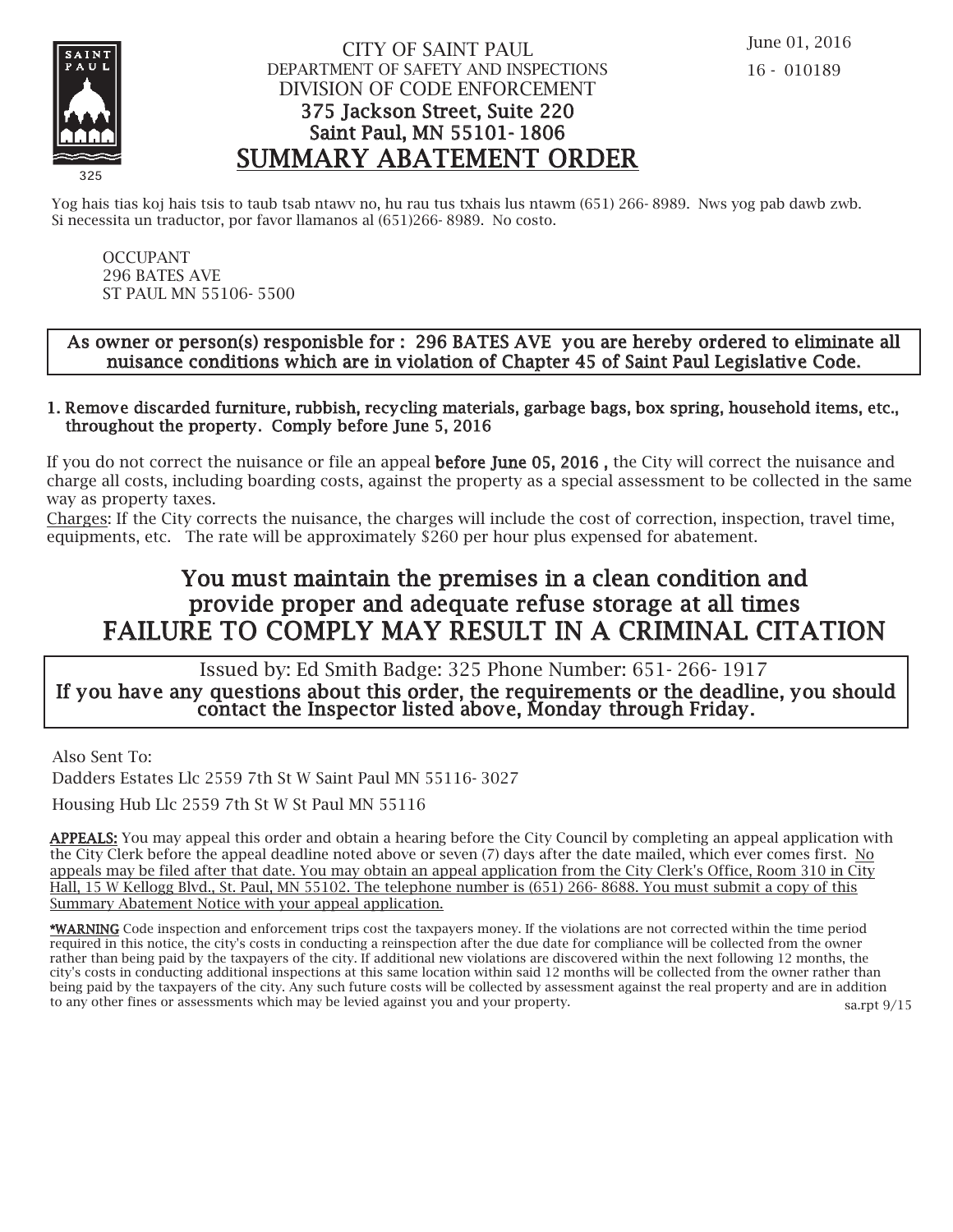

## CITY OF SAINT PAUL DEPARTMENT OF SAFETY AND INSPECTIONS DIVISION OF CODE ENFORCEMENT 375 Jackson Street, Suite 220 Saint Paul, MN 55101- 1806 SUMMARY ABATEMENT ORDER

Yog hais tias koj hais tsis to taub tsab ntawv no, hu rau tus txhais lus ntawm (651) 266- 8989. Nws yog pab dawb zwb. Si necessita un traductor, por favor llamanos al (651)266- 8989. No costo.

DADDERS ESTATES LLC 2559 7TH ST W SAINT PAUL MN 55116- 3027

### As owner or person(s) responisble for : 296 BATES AVE you are hereby ordered to eliminate all nuisance conditions which are in violation of Chapter 45 of Saint Paul Legislative Code.

#### 1. Remove discarded furniture, rubbish, recycling materials, garbage bags, box spring, household items, etc., throughout the property. Comply before June 5, 2016

If you do not correct the nuisance or file an appeal **before June 05, 2016**, the City will correct the nuisance and charge all costs, including boarding costs, against the property as a special assessment to be collected in the same way as property taxes.

Charges: If the City corrects the nuisance, the charges will include the cost of correction, inspection, travel time, equipments, etc. The rate will be approximately \$260 per hour plus expensed for abatement.

# You must maintain the premises in a clean condition and prov ide proper and adequate refuse storage at all times FAILURE TO COMPLY MAY RESULT IN A CRIMINAL CITATION

 Issued by: Ed Smith Badge: 325 Phone Number: 651- 266- 1917 If you have any questions about this order, the requirements or the deadline, you should contact the Inspector listed above, Monday through Friday.

Also Sent To: Occupant

Housing Hub Llc 2559 7th St W St Paul MN 55116

APPEALS: You may appeal this order and obtain a hearing before the City Council by completing an appeal application with the City Clerk before the appeal deadline noted above or seven (7) days after the date mailed, which ever comes first. No appeals may be filed after that date. You may obtain an appeal application from the City Clerk's Office, Room 310 in City Hall, 15 W Kellogg Blvd., St. Paul, MN 55102. The telephone number is (651) 266- 8688. You must submit a copy of this Summary Abatement Notice with your appeal application.

\*WARNING Code inspection and enforcement trips cost the taxpayers money. If the violations are not corrected within the time period required in this notice, the city's costs in conducting a reinspection after the due date for compliance will be collected from the owner rather than being paid by the taxpayers of the city. If additional new violations are discovered within the next following 12 months, the city's costs in conducting additional inspections at this same location within said 12 months will be collected from the owner rather than being paid by the taxpayers of the city. Any such future costs will be collected by assessment against the real property and are in addition to any other fines or assessments which may be levied against you and your property. sa.rpt 9/15